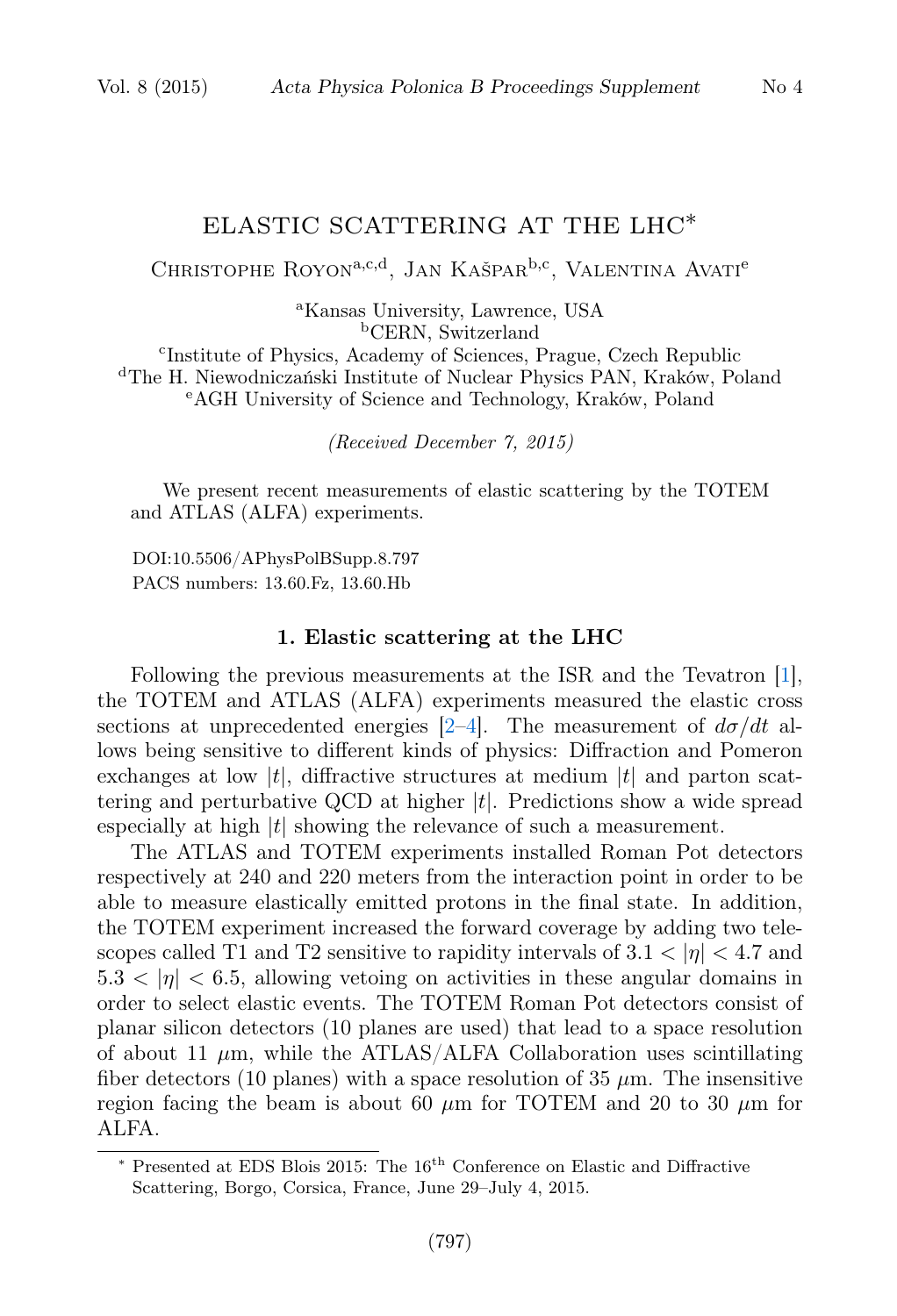The measurement of the elastic cross sections at a center-of-mass of 7 TeV is given in Fig. [1](#page-1-0) for the TOTEM and in Fig. [2](#page-1-1) for the ATLAS/ALFA collaborations. The ATLAS experiment covers the region in  $|t|$  between  $0.006 < |t| < 0.38$  GeV<sup>2</sup> and a simple exponential fit to the data  $(d\sigma/dt =$  $A \exp(-B|t|)$  leads to  $A = 474 \pm 13$ (syst.)  $\pm 4$ (stat.) mb/GeV<sup>2</sup>, and



<span id="page-1-0"></span>Fig. 1. Elastic cross section measured by the TOTEM experiment at a center-ofmass energy of 7 TeV [\[2\]](#page-4-1).



<span id="page-1-1"></span>Fig. 2. Elastic cross section measured by the ATLAS/ALFA experiment at a centerof-mass energy of 7 TeV [\[3\]](#page-4-3).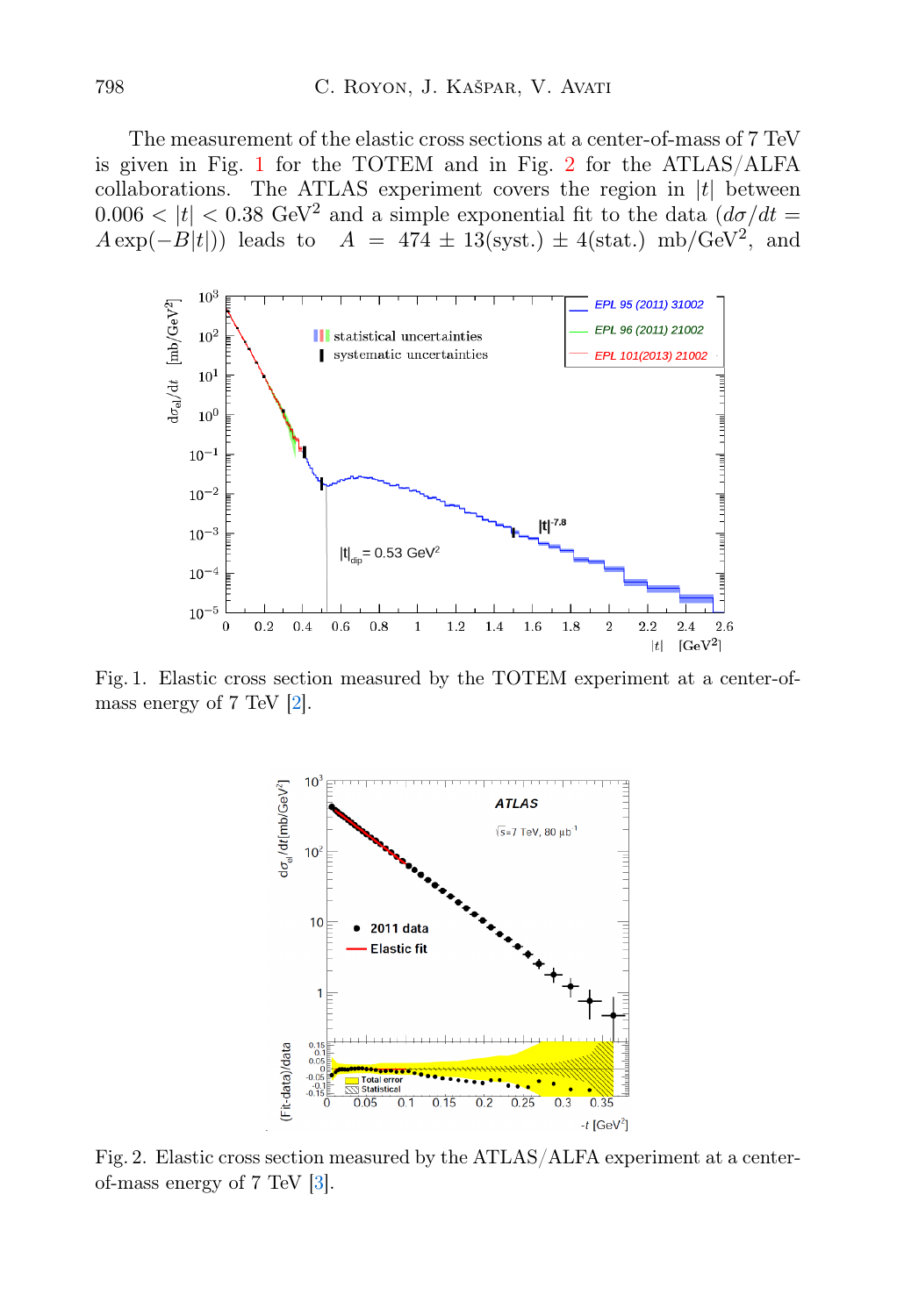$B = 19.73 \pm 0.26$ (syst.)  $\pm 0.14$ (stat.) GeV<sup>-2</sup> and the elastic cross section of  $\sigma_{el} = 24.00 \pm 0.57$ (syst.)  $\pm 0.19$ (stat.) mb. The TOTEM Collaboration performed several measurements of  $d\sigma/dt$  over a wide range in t (0.006 <  $|t| < 0.38$  GeV<sup>2</sup> and  $0.002 < |t| < 0.33$  GeV<sup>2</sup>). A simple exponential fit to the data leads to the following values of the parameters respectively for the two different domains in  $|t|$ :  $A = 506.4 \pm 23(\text{stat.}) \pm 0.9(\text{syst.})$  [mb/GeV<sup>2</sup>],  $B = 19.89 \pm 0.27$ (syst.)  $\pm 0.03$ (stat.) [mb/GeV<sup>-2</sup>],  $A = 503.0 \pm 26.7$ (syst.)  $\pm$ 1.5(stat.) [mb/GeV<sup>2</sup>],  $B = 20.1 \pm 0.3$ (syst.) $\pm 0.2$ (stat.) [mb/GeV<sup>-2</sup>]. Within the statistical precision of the measurement at 7 TeV, a simple exponential fit leads to a good description of data.

The total cross section was also measured by the TOTEM and ATLAS/ ALFA collaborations using different methods (luminosity-dependent for TOTEM and ALFA, luminosity-independent and ρ-independent for TOTEM only). The results are in good agreement between the different measurements and experiments as shown in Fig. [3](#page-2-0) with some tendency of the ATLAS result to be slightly lower than the TOTEM ones (the fact that the simplified exponential West–Yennie formula was used to extrapolate the ATLAS measurement might induce a shift toward lower values of the total cross section).



<span id="page-2-0"></span>Fig. 3. Total cross section measured by the TOTEM and ATLAS experiments.

In addition, the TOTEM Collaboration measured the elastic cross section at 8 TeV [\[4\]](#page-4-2) and the result is shown in Fig. [4.](#page-3-0) The measurement was performed using a high  $\beta^* = 90$  m optics and about 7 million events were collected with  $0.027 < |t| < 0.2$  GeV<sup>2</sup>. The elastic cross section was measured to be  $\sigma_{el} = 27.1 \pm 1.4$  mb. The high statistics allowed performing different kinds of fits to the data. A pure exponential fit  $d\sigma/dt = A \exp(-B(t)|t|)$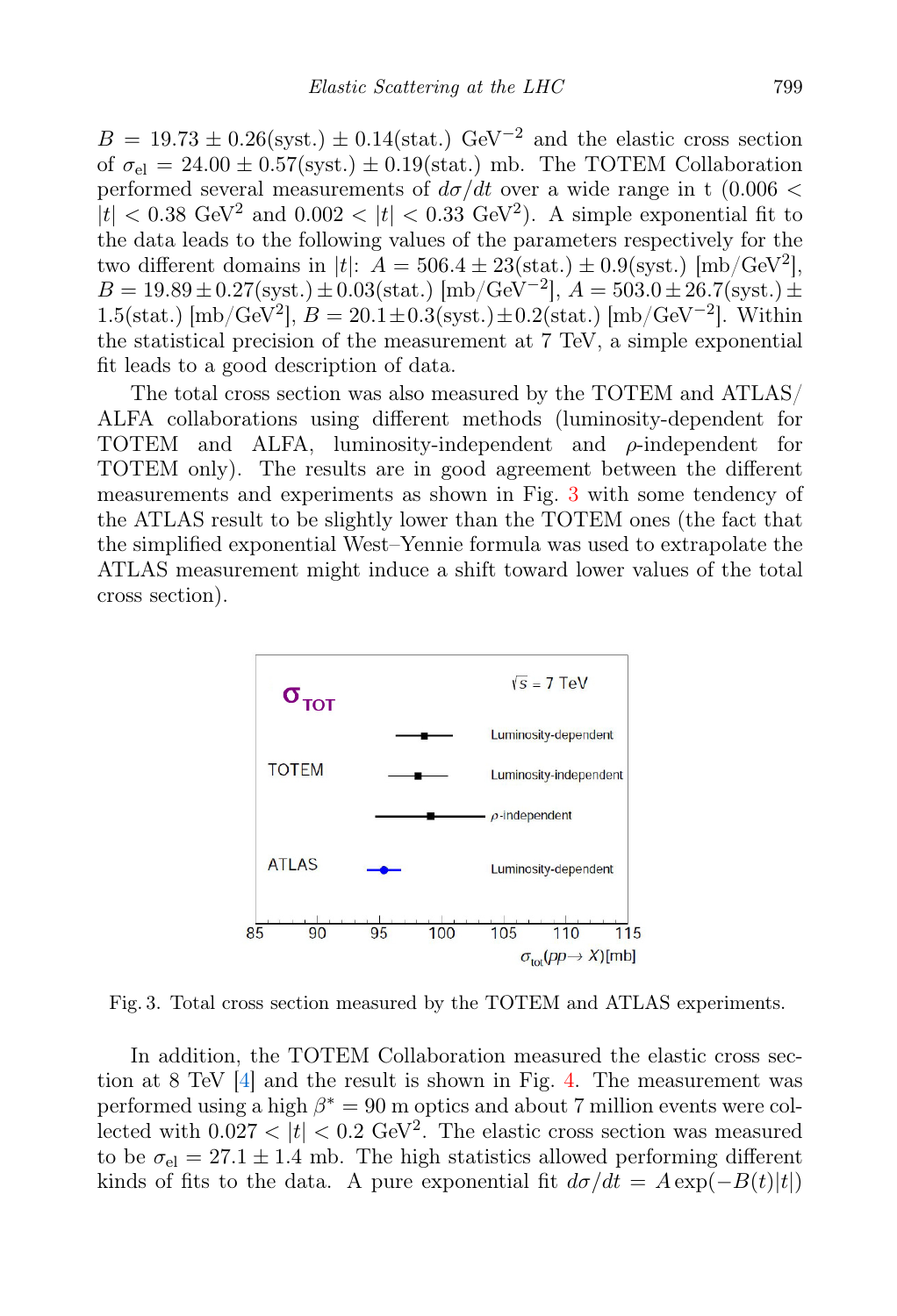

<span id="page-3-0"></span>Fig. 4. Elastic cross section measured by the TOTEM experiment at a center-ofmass energy of 8 TeV [\[4\]](#page-4-2).

with B taken as a constant is excluded at  $7.2\sigma$  as shown in Fig. [5.](#page-3-1) The data including statistical uncertainties only are shown as black points, the systematic uncertainties with impact on shape as a black dashed area and the full systematic uncertainties as a grey (yellow) band. The fits  $N_b = 1, N_b = 2$ and  $N_b = 3$  correspond respectively to  $B = b_1$  (constant),  $B = b_1 + b_2t$ (linear in t) and  $B = b_1 + b_2t + b_3t^2$  (quadratic in t). Both models lead to a good fit to data.



<span id="page-3-1"></span>Fig. 5. Elastic cross section measured by the TOTEM experiment at a center-ofmass energy of 8 TeV [\[4\]](#page-4-2). A simple exponential fit to describe the data is excluded at more than  $7\sigma$ .